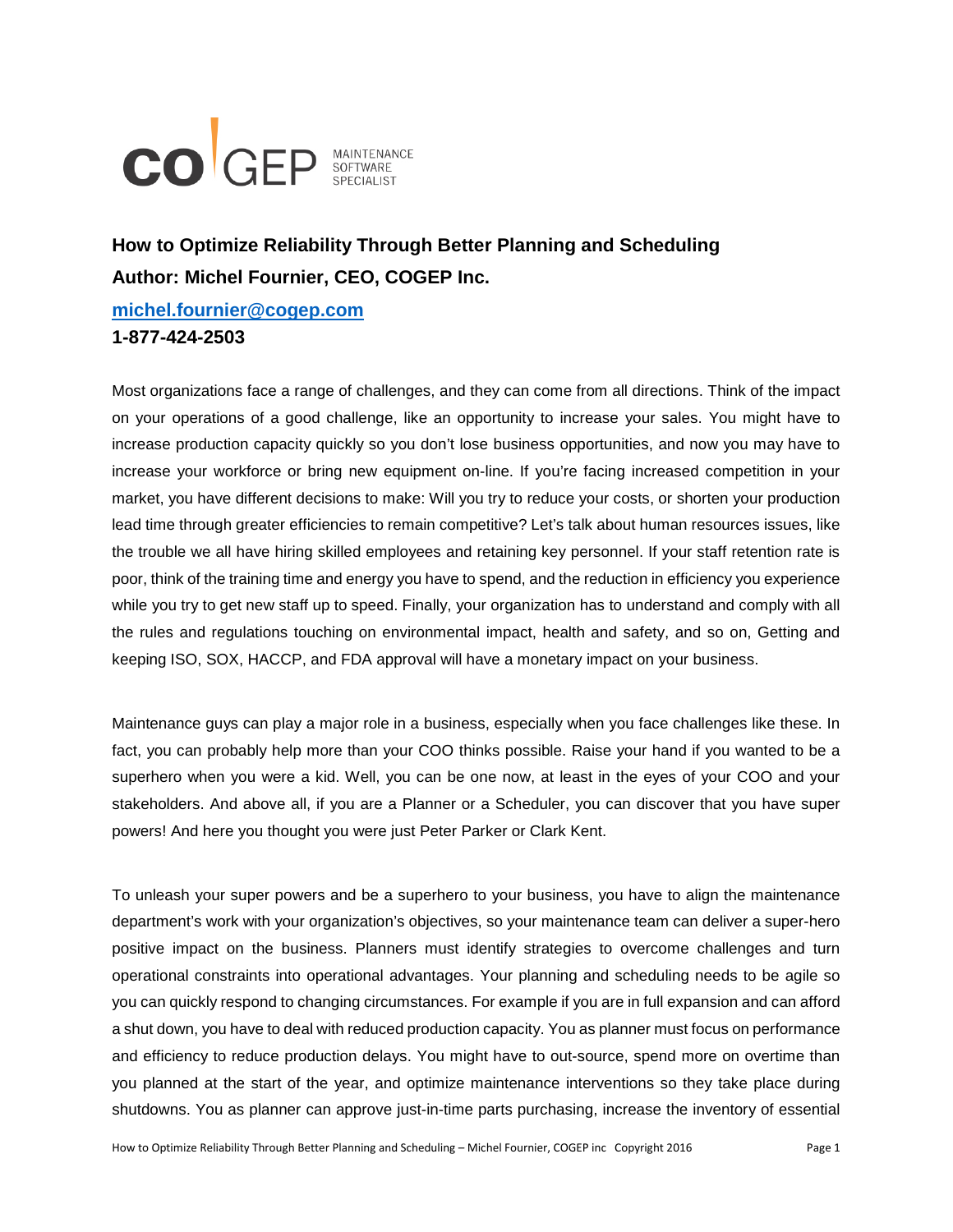spare parts, and combine necessary maintenance on a machine during down time when you're replacing a worn-out part or the machine is off line for some other reason. These strategies impact the budget but will improve production KPIs, so you're helping the whole team reach your main business objectives.

Planners can work in opportunity mode and set KPIs related to production. Reliability and equipment efficiency must be part of your organization's objectives and indicators (MTTR, MTBF, OEE). Indicators must be defined around equipment performance and downtime reduction. With that in mind, the ideal strategy will prioritize work based on equipment criticality, while still setting indicators linked to schedule adherence or respecting preventive-maintenance plans.

If a business is trying to cut costs, your planning strategy will shift towards getting to your objectives at the lowest expense. You'll avoid purchasing parts in panic mode, optimize tool use, work with the team to reduce commuting time, and limit overtime and sub-contracting.

You as planner face a lot of challenges and must have tools that help you make the right decisions quickly and confidently. You need to be able to integrate financial indicators like maintenance cost per production hour, the number of pieces of equipment being maintained per maintenance employee, the amount of rework on service calls, and how well your organization maintains its and preventive maintenance plan. Having these indicators helps you demonstrate to stakeholders where the organization is doing well, and where it needs to do better.

Planners must be able to show how an equipment reliability plan will have an impact on maintenance costs. If we can identify the equipment that is essential, but is also a financial bottomless pit, we can then pinpoint recurring problems, implement a reliability analysis, and establish a game plan based on the best return on investment for the company.

Whatever the business challenges, KPIs must resonate with all stakeholders and everyone should understand them the same way. Maintenance and planning tasks should be in agreement with management goals, so KPIs truly and clearly support objectives.

Here's a story that illustrates my theory. An airline company has a major challenge: it has to reduce or even eliminate departure delays to keep a competitive edge over the competition. So, one day a plane has just landed and must take off an hour later. But following a routine inspection, the maintenance crew identifies a defective part, and there is no spare part in inventory. Forget about getting a new one from the vendor, because it will take four hours to get it, and the flight will be delayed. The planner knows that a similar plane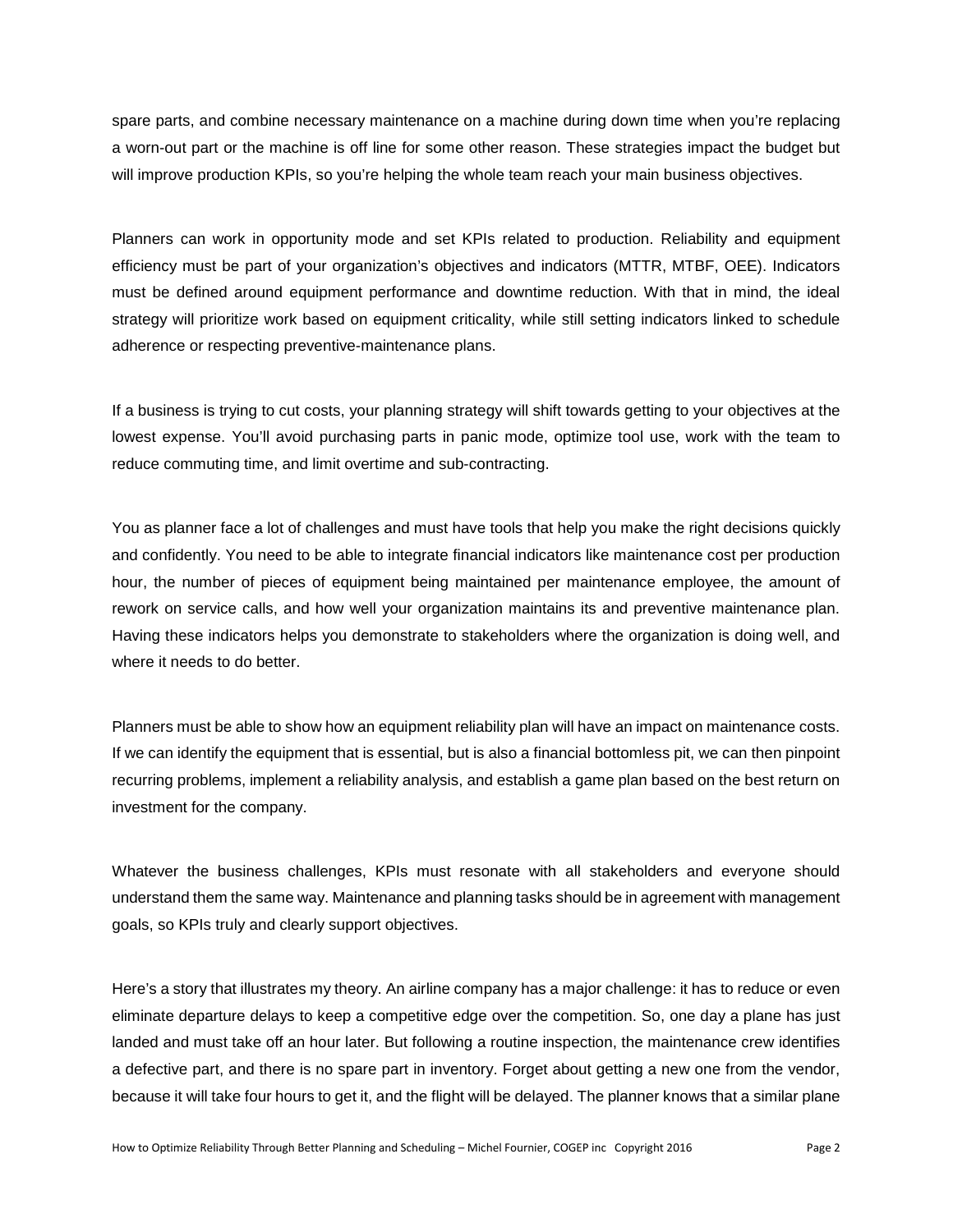will land in 15 minutes, and that that plane doesn't have to go anywhere soon. So you move to the cannibalism strategy. You ask a technician to take the required part from the second plane and replace the defective one on the plane that needs to take off sooner. That way the first plane can take off without delays. This scenario will repeat over and over again until the vendor gets the new part to you. The impact on operational KPIs is 100% success. Since everybody agrees on the KPIs, cannibalism would be a winning strategy here, even though it generates a huge emergency for the maintenance crew. This would be a big problem if the department goal was to reduce the number of emergencies.

This example demonstrates that we can't always apply best practice indicators in all contexts. This suggests that establishing maintenance and reliability objectives that support solving business challenges is crucial for your entire organization.

#### **Preparation of work**

Among best practices, preparation of work is probably the most important because it represents the foundation of successful planning and scheduling strategies. It lets you respond to and take better control of unexpected situations. Good preparation requires that you have the right information, and quick and easy access to the data you need.

You, the super-planner, need a strategy that lets you prioritize interventions, taking into account different criteria determined by stakeholders in production, engineering and maintenance. These criteria and your strategy must, once again, be in line with business challenges. Tools such as a prioritization matrix and identification of equipment criticality help planners rank interventions according to business priorities.

When we talk about prioritization, we are talking about developing a strategy of what work to do and when. You may use a score card matrix and list all critical equipment.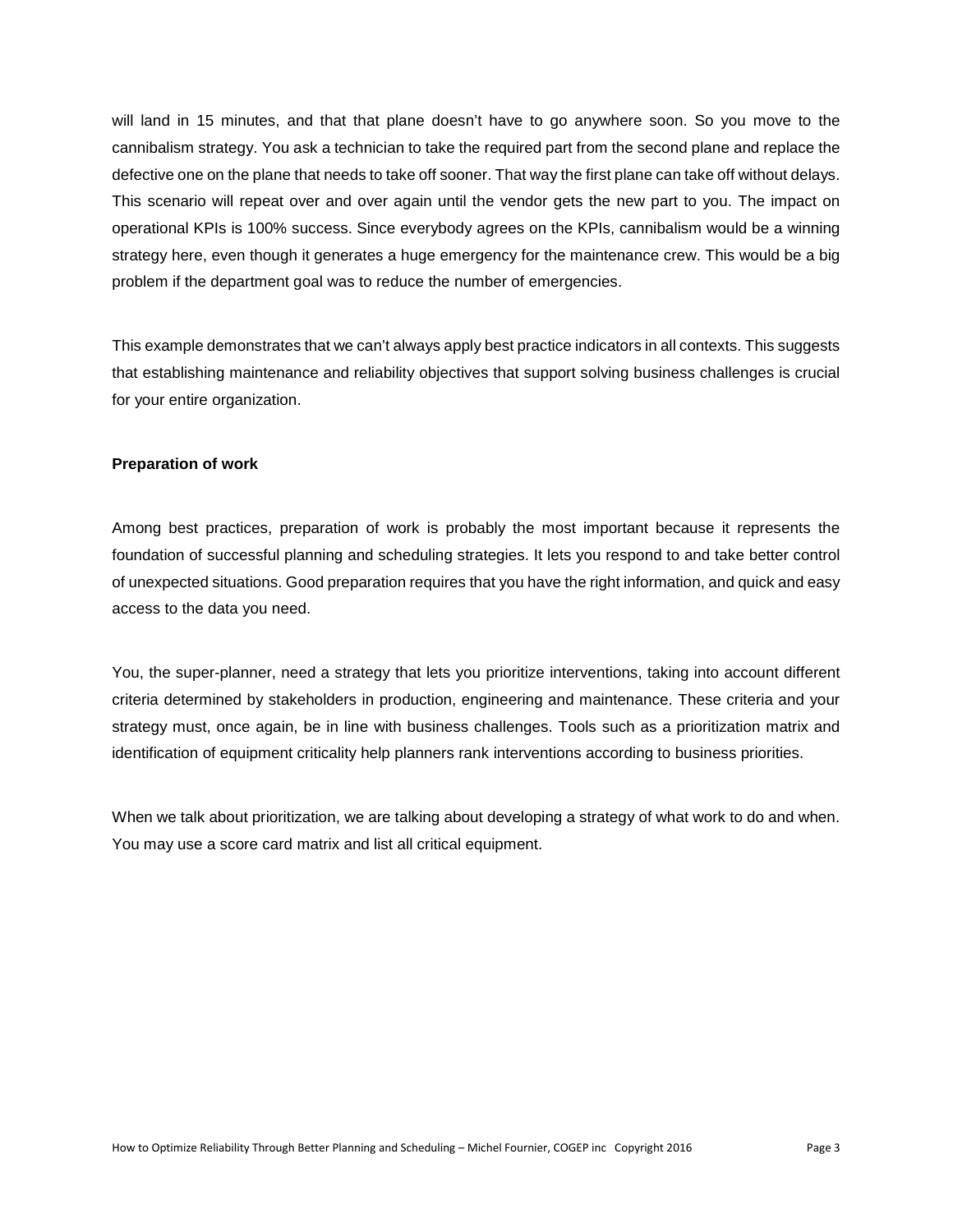

## **Figure #1: This graph represents Critical Machine Analysis**

Your work as a planner will be more efficient when you have tools that give you quick access to all the information related to the equipment you have to keep running. When you have to prepare a service request for a piece of equipment, you can review its history to find failure trends or check for the last time a similar problem cropped up. Do your planners have access to the complete failure history, with data on causes and remedies for all cases? Having the full story will always improve the maintenance technician's efficiency. What are the preventive and monitoring frequencies associated with this equipment? Have we used subcontractors to maintain the equipment in the past? Are there warranties? When was the last PM? What could we have done in the last maintenance check to anticipate the failure and possibly prevent it? Do we have to change the frequency of maintenance, adjust the tasks, or improve the technicians' training? There are many questions that you can answer with a lot more confidence if you have the equipment's history to review.

A planner wants to check if the PM schedule is being followed or if there are delays or frequent cancellations of PM. This is crucial information when you are negotiating with the production team for equipment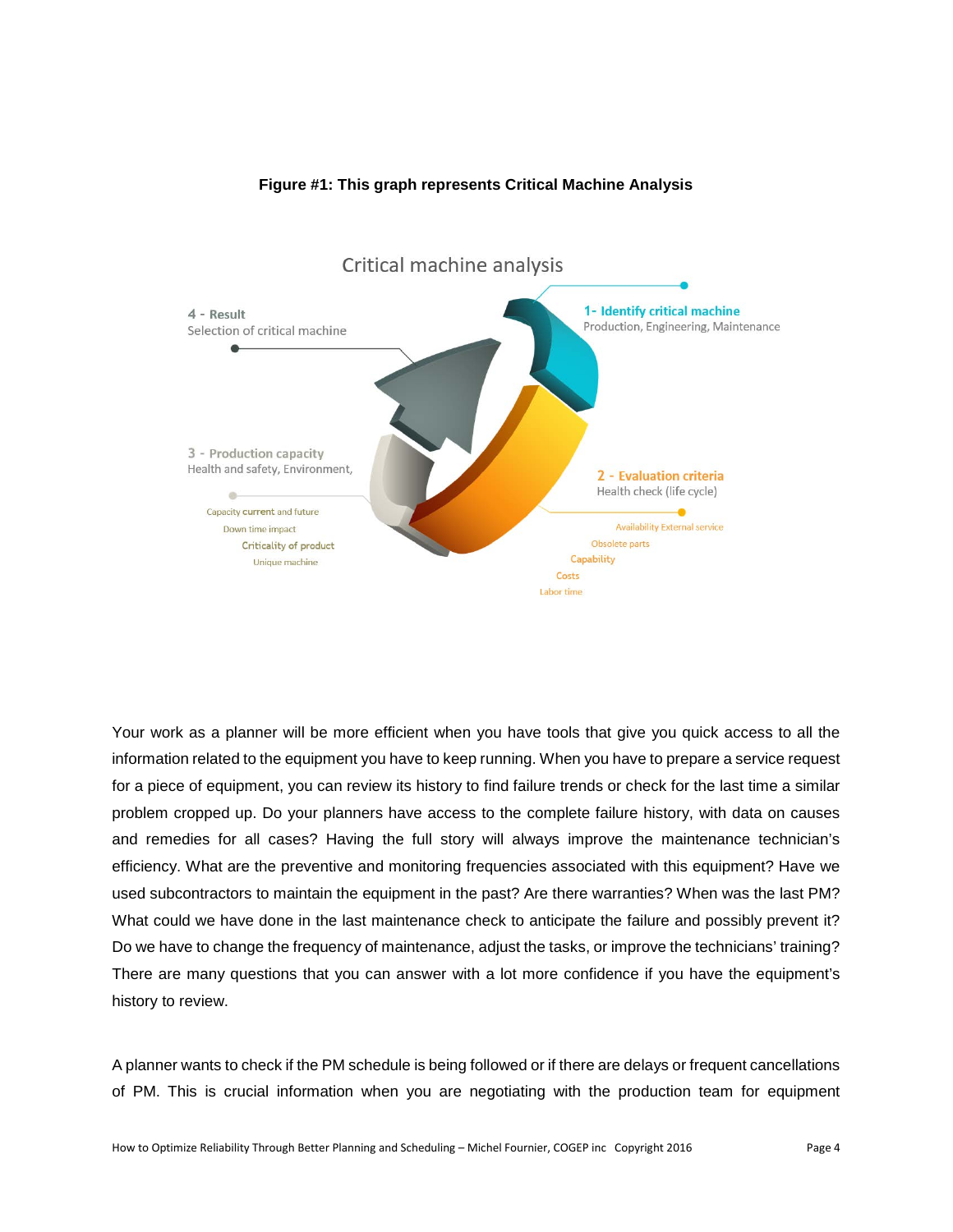availability for the next preventive maintenance tasks. A good planner must be able to demonstrate that doing preventive maintenance pays off. You can do so by showing a correlation between cancellation of preventive maintenance tasks and an increase in the number of emergency situations. What is the consumption of parts? Are the replacement parts already in the catalog to prepare the bill of material? Are the parts in stock, or should we create a purchase order? Does your CMMS integrate kitting so you can prepare in advance the shopping cart for the technician? This strategy is very pro-active and has direct impact on the technician's wrench time. Missing parts and round trips to the store must be avoided, or the maintenance staff loses valuable time. Does your purchasing system notify you when a purchase order is created, when a vendor indicates a shipping date, when your team has received all the parts, and when he everything required is in the work order cart? This is all essential information that makes possible effective planning and improves intervention coordination.

Can the planner access the security procedures, the lock-out, tag out, and enclosed areas easily and quickly? Do the files contain drawings, photos, videos, a trouble shooting guide, and a knowledge base to allow technicians to access information and make quick and informed decisions about what they have to do? Does the planner know how to review tool availability and arrange external rentals when needed? Can the planner manage tools reservation and follow-up in the calendar? Not having an essential tool available is another factor that will affect the technician's performance and burn valuable time.

The planner is often the equipment data watchdog. As you know, all work orders go through the planner. He knows well which equipment has potential problems. He can work with the maintenance and engineering departments to highlight equipment with recurring problems and lead the way to a reliability and continuous improvement program. Having KPIs for your equipment lets you quickly verify the evolution of MTTR, MTBF, maintenance costs (parts, resources, services) and other business strategy-related indicators.

To complete his preparation, the planner needs to have work order libraries, templates to increase efficiency in the team's response to the most frequent and the most complex calls. Having good template libraries leads to time saving and process standardization, while requiring less expertise on the part of the planner. You choose the most suitable template from the library and quickly have the new work order under way, even one with multiple phases and many tasks, with greater confidence that you have not left out a key step or essential requirement. Each work order template provides starting places for estimates, parts lists, tools, and procedures. Ideally, such libraries provide a simple and intuitive management system so you can quickly edit, update and modify templates, and log and review the history of their use. Work libraries must be dynamic so they can evolve with the business.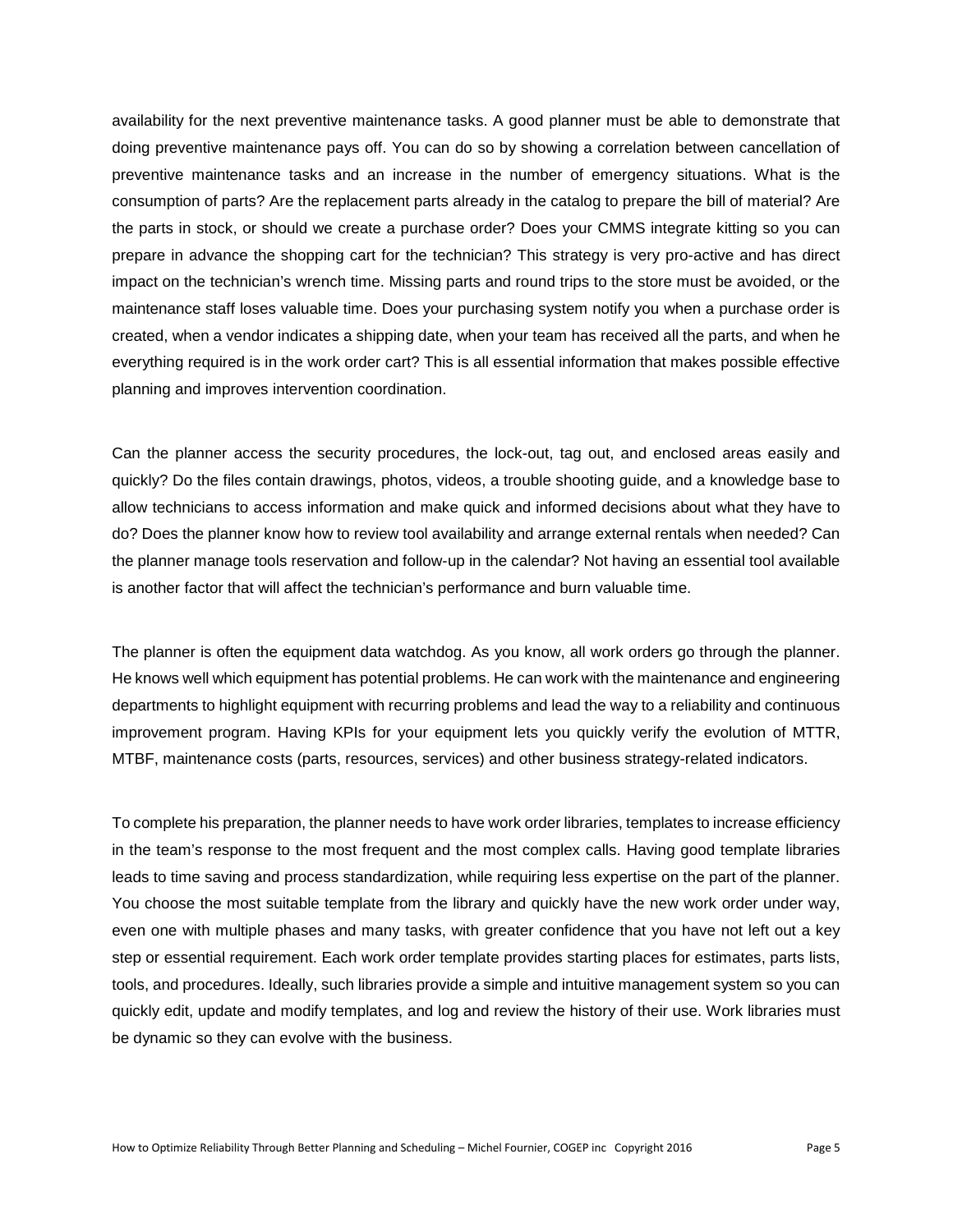The performance of the planning team depends on the quality of the tools available. The tools need to help you eliminate repetitive tasks and provide a logical user interface so you can spend time manipulating data, not reading the user manual. The more your tools are simple and quick to use, the more planners and maintenance technicians will use them to get and give the right information at the right time. The quality, accuracy and integrity of the information enable business practices that support a productive reliability culture in your organization.

When you apply best practices, supported by efficient and usable planning tools, you can coordinate teams better and generate better estimates. You can deal with more work orders with the same team size. Many studies show that one hour of planning can save three to five hours of maintenance (or wrench) time.

One of the benefits of good planning and scheduling is that your planner and supervisor can spend more time on the floor instead of staring at a computer screen. When you are on the floor, you can identify and direct more preventive maintenance, execute reliability analysis, improve project transparency, and control the overtime sub-contractors are running up.

Good planning and scheduling also have a major positive impact on maintenance employees. Because you are well organized, maintenance technicians work with more confidence, get more done, and are more appreciated by their production colleagues.

## **Planning and Scheduling**

To succeed, the planner needs a good visual overview of the elements of each work order. The overview must be available in real time, and must be reliable, accurate, and easy to read. Each work order must be easy to update, and to drag-and-drop into its place in the schedule. You must be able to adapt your information, and your overview, to the developing realities your teams face, so you have the best information clearly available to the people who need to act on it.

The visual overview can be a graphic depiction of the evolution of each team's backlog and workload. You need more than just a statement of the number of work orders pending: you need to know, among other things, how many person-hours each work order requires, and which tools it needs. The planner needs to be able to filter and analyze that information by different parameters. For instance, you might want to view the work orders by factors like priority, type of maintenance, skilled trades required, department, or critical equipment. You may want to review trend lines of workload over the past months or years to see if you can spot issues and develop strategies to address them before they become crises. The rates for various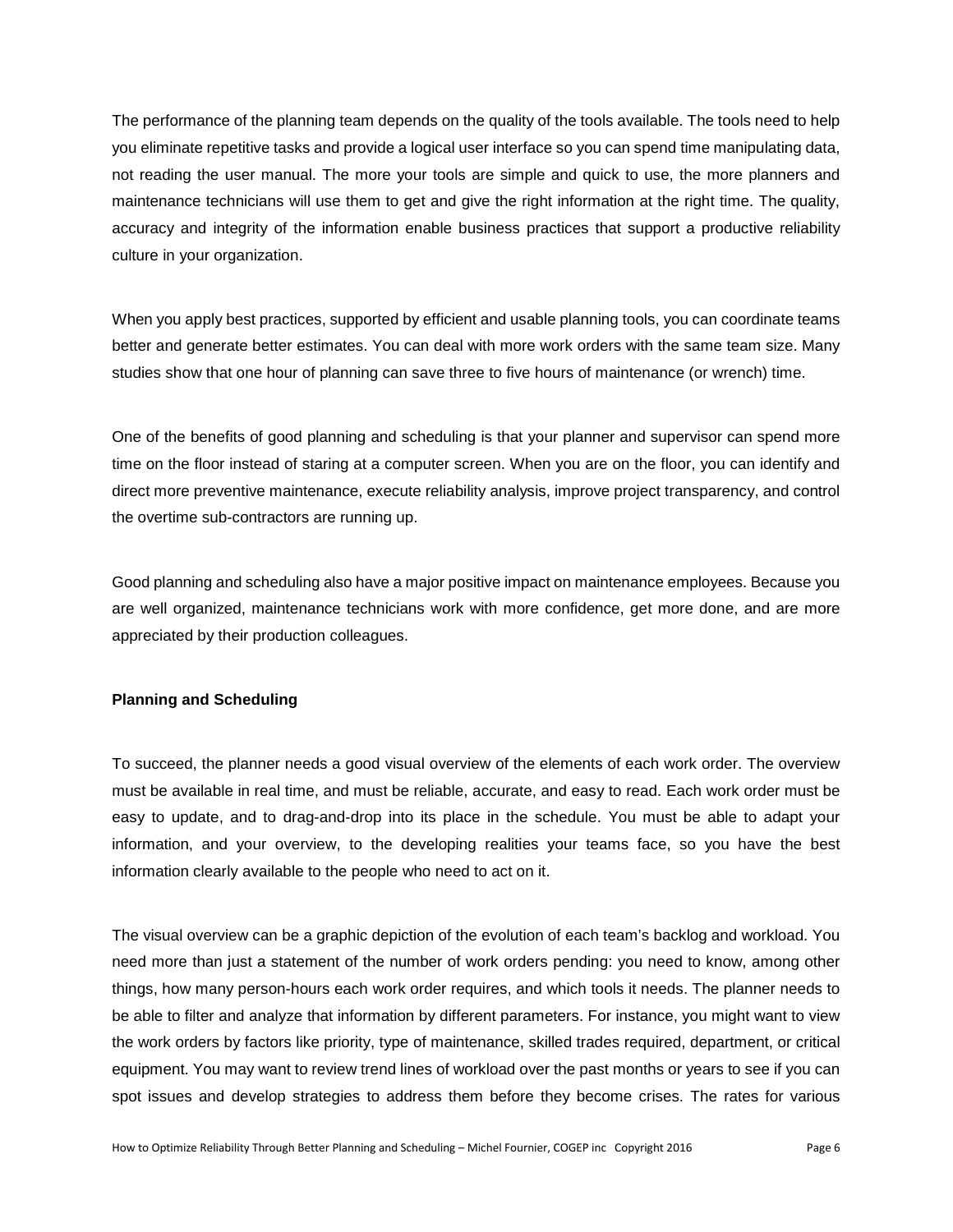parameters should ring an alarm bell if any show an upward trend. The planner should then determine a strategy to fix the issues and return the rate to normal. It's necessary to verify overtime, sub-contracting work and claims, shut downs, old work order clean-ups, priority revisions, and similar significant indicators. The ideal tool lets the planner group tasks and sub-tasks through a user-friendly interface, and then assign the groups by team, skilled trade, task, work awaiting equipment or parts availability, or by any other criteria. The tool should let the planner select fields to sort or filter work orders on and quickly see for each work order the estimated time, the number of employees and steps required, parts and tools availability, and any other relevant information.

The biggest challenge for planners is to manage resources with simplicity and speed, keeping up with changes in availability and work schedules. What is the impact of fly-in / fly-out; 5-2 and 4-3-4; 8-hour and 12-hour schedules; and weekends and breaks? How do we deal with skilled trade requirements, subcontractors, and shut-downs? Planners and schedulers need to be able to respond to visual cues in the software with simple drag-and-drop functionality to get each work order into its proper place in the schedule, right down to the specific week or day. A good planning tool lets the planner and scheduler manage the evolution of each work order at any level of granularity.

Best practices of planning and scheduling sometimes require you to split a work order into many steps. Each step gets its own estimate, number of employees, and place in the schedule. The planner needs a visual depiction of the parts available, the tools that are booked, the health and safety procedures enabled, and whether the work order or the current step has a prerequisite that must be completed before the current step starts. Planners often display the results of their work in a Gantt Chart for the current day or week, showing the work to be done, the dependencies, and the implications of delays on project success.

The smart planner schedules daily activities with some flexibility built in, instead of trying to plan every hour. This is to avoid idle time for employees when they finish a job ahead of the estimate. It gives each employee some control over the process and some flexibility to react to changing circumstances. Because the employee can see clearly what has to be done during the day, and the implications on the whole team if there is a delay, the employee can be both more focused and more agile in getting to completion, while taking into account the production schedule.

Your planning tool must allow your team to quickly visualize progress on work orders and steps which were not completed by the last work shift, so they can understand how that affects the schedule for the next shift. Good practices help planners create and manage a work order that may be open for many days, but ideally has many small steps per shift and per day in order to minimize the impact of delays. A huge work order running many days is like an elephant: you can eat it, but it will take many small bites.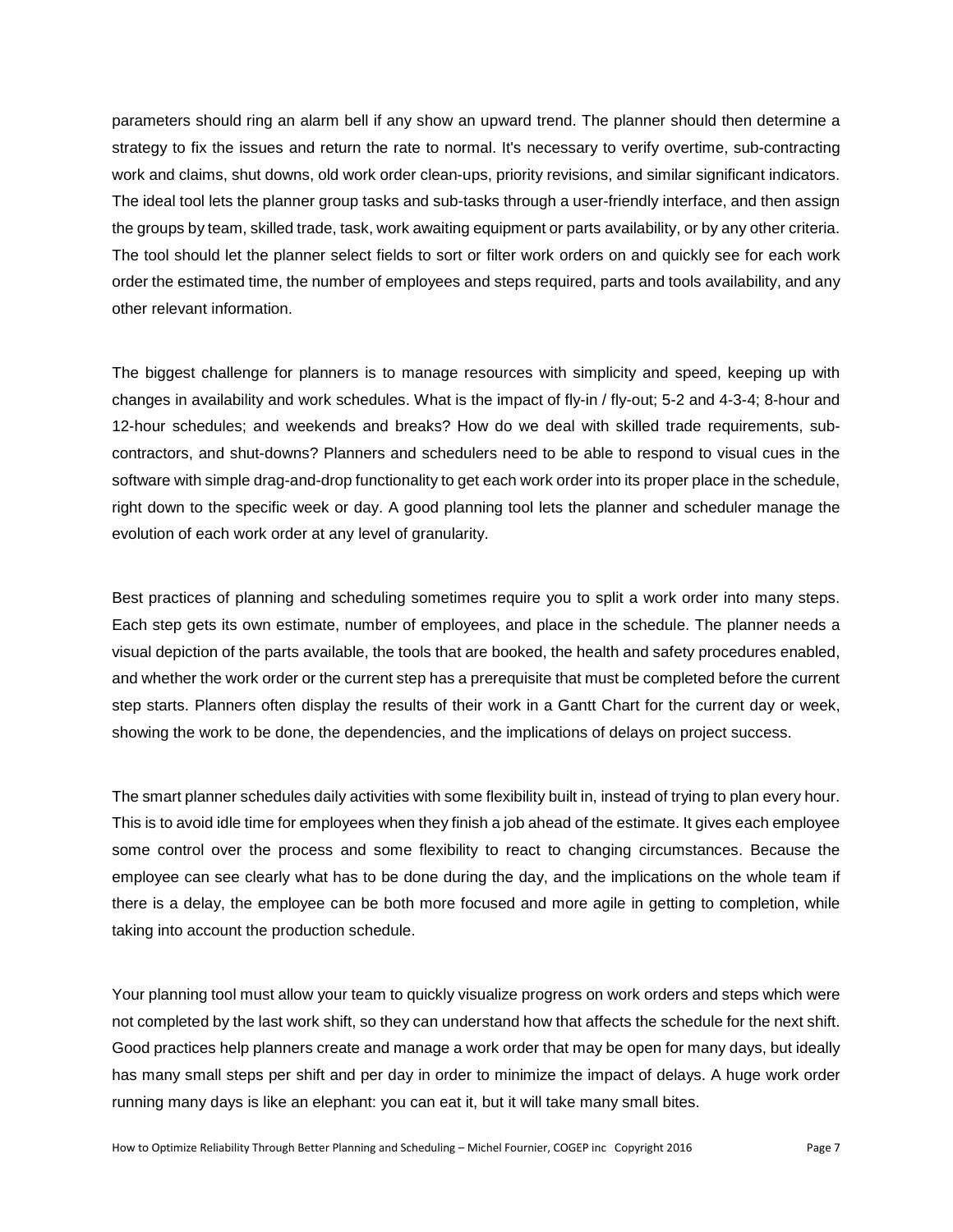There are many ways to plan workload. What percentage of time should we set aside to manage emergencies or take advantage of opportunities? How do we define the percentage of a work order to schedule as prevention, un-planned work, in-project work, and so on? The answer will depend on the strategies you put together to reach your business objectives. Actions must be measurable, and you have to be ready to adapt according to business challenges. You need to understand the level of urgency of the current work, and what the target is for getting it done. The most important thing is to define a strategy aligned with the goals of the organization, and then to make sure you have the tools to support that strategy.

Good planning and scheduling are fundamental to increasing employee efficiency (wrench time) and equipment availability (uptime). The faster you can do repairs, the faster the equipment is back at work*,* so more work can be done and you are more likely to hit or even beat your estimate.

A good planning tool makes it easy to create a good plan, and a good plan impacts maintenance team production:

- Short term: take control of the work, increase wrench time, decrease MTTR, and increase production team confidence in the maintenance department.
- Medium term: decrease down time, control maintenance costs, integrate more projects, and increase stakeholder and executive confidence.
- Long term: dramatically enhance your operation's reliability and efficiency.

By using good planning and scheduling tools you can be more productive and increase the reliability of your equipment. More than that: your job can contribute to operations and finance more significantly than you may be able to imagine.